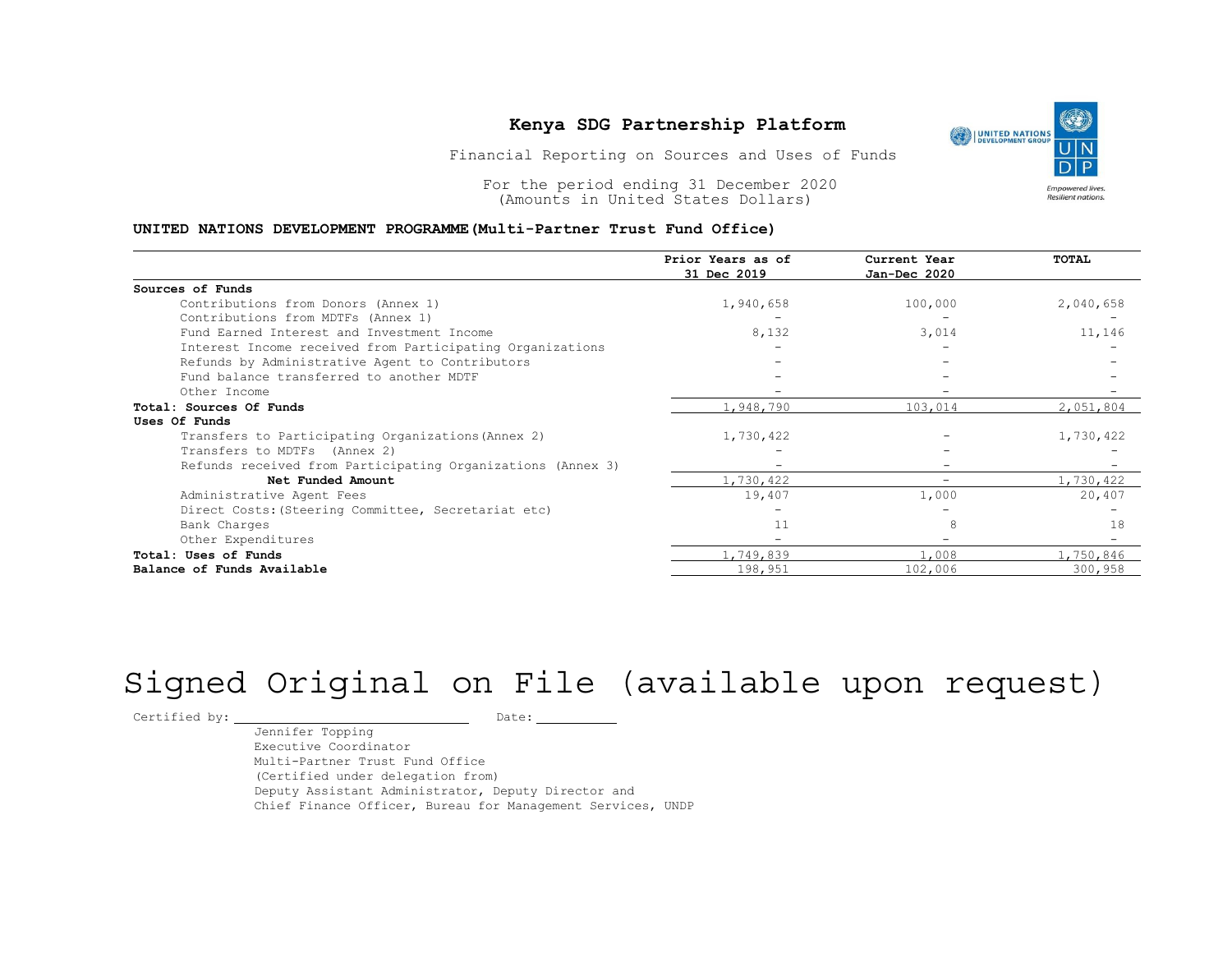

Financial Reporting on Sources and Uses of Funds

For the period ending 31 December 2020<br>
(Amounts in United States Dollars) (amounts in United States Dollars) (Amounts in United States Dollars)

#### UNITED NATIONS DEVELOPMENT PROGRAMME(Multi-Partner Trust Fund Office)

#### Annex - 1: Contributions

|                           | Prior Years as of | Current Year<br>Jan-Dec 2020 | <b>TOTAL</b> |
|---------------------------|-------------------|------------------------------|--------------|
|                           | 31 Dec 2019       |                              |              |
| From Contributors         |                   |                              |              |
| AstraZeneca               | 200,000           | 100,000                      | 300,000      |
| GOVERNMENT OF NETHERLANDS | 590,658           | $\overline{\phantom{a}}$     | 590,658      |
| Koninklijke Philips N.V   | 750,000           | $\overline{\phantom{a}}$     | 750,000      |
| Merck & Co., Inc.         | 200,000           | $\overline{\phantom{a}}$     | 200,000      |
| ROCKEFELLER FOUNDATION    | 200,000           |                              | 200,000      |
| Total: Contributions      | 1,940,658         | 100,000                      | 2,040,658    |

## Signed Original on File (available upon request)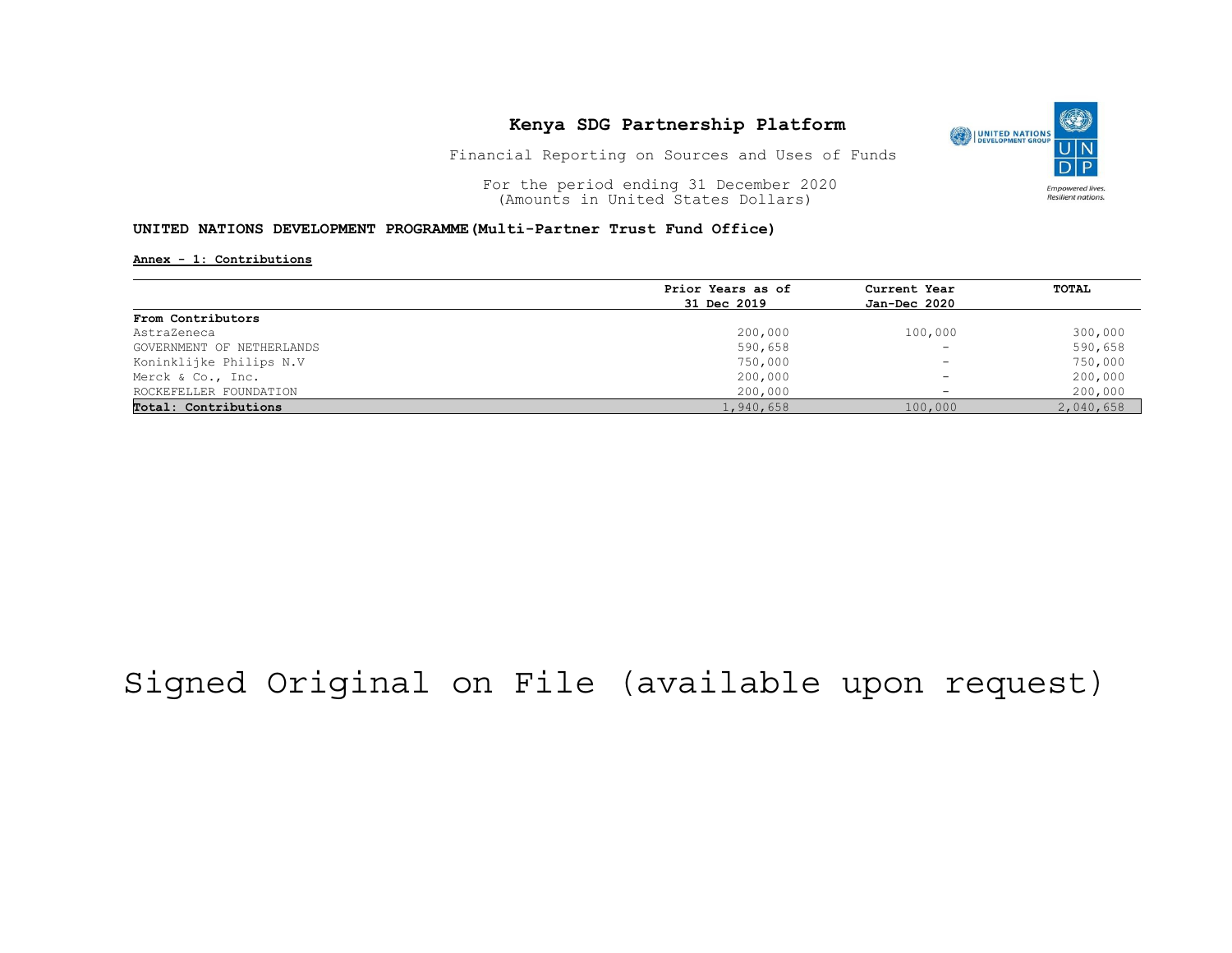

Financial Reporting on Sources and Uses of Funds

For the period ending 31 December 2020<br>
(Amounts in United States Dollars) (amounts in United States Dollars) (Amounts in United States Dollars)

#### UNITED NATIONS DEVELOPMENT PROGRAMME(Multi-Partner Trust Fund Office)

Annex - 2: Transfers

|                                | Prior Years as of | Current Year<br>Jan-Dec 2020 | <b>TOTAL</b> |
|--------------------------------|-------------------|------------------------------|--------------|
|                                | 31 Dec 2019       |                              |              |
| To Participating Organizations |                   |                              |              |
| UNDP                           | 847,102           | -                            | 847,102      |
| UNFPA                          | 883,320           | $\overline{\phantom{a}}$     | 883,320      |
| Total Transfers                | 1,730,422         |                              | 1,730,422    |

## Signed Original on File (available upon request)